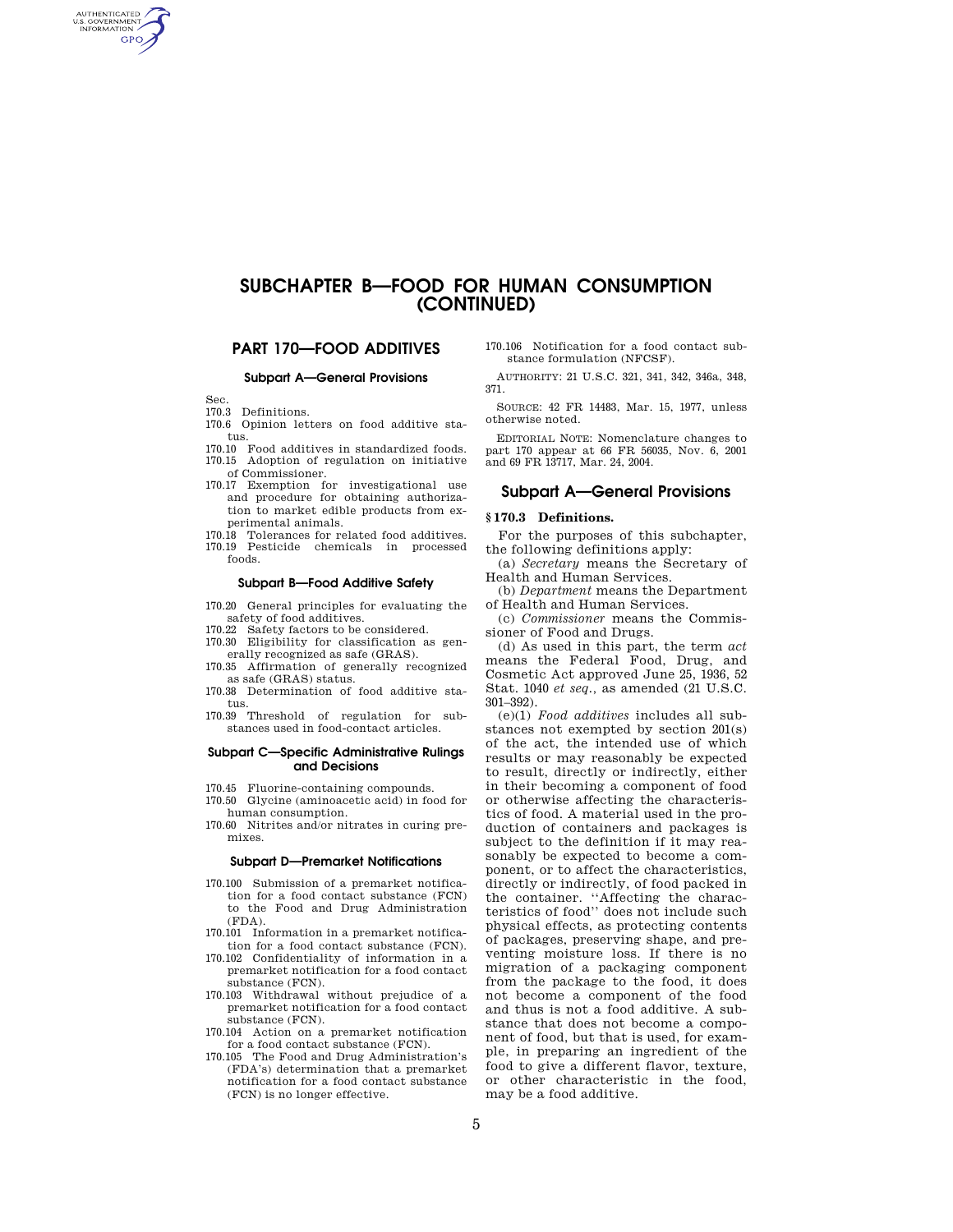(2) *Uses of food additives not requiring a listing regulation.* Use of a substance in a food contact article (e.g., foodpackaging or food-processing equipment) whereby the substance migrates, or may reasonably be expected to migrate, into food at such levels that the use has been exempted from regulation as a food additive under §170.39, and food contact substances used in accordance with a notification submitted under section 409(h) of the act that is effective.

(3) *A food contact substance* is any substance that is intended for use as a component of materials used in manufacturing, packing, packaging, transporting, or holding food if such use is not intended to have any technical effect in such food.

(f) *Common use in food* means a substantial history of consumption of a substance for food use by a significant number of consumers.

(g) The word *substance* in the definition of the term ''food additive'' includes a food or food component consisting of one or more ingredients.

(h) *Scientific procedures* include those human, animal, analytical, and other scientific studies, whether published or unpublished, appropriate to establish the safety of a substance.

(i) *Safe* or *safety* means that there is a reasonable certainty in the minds of competent scientists that the substance is not harmful under the intended conditions of use. It is impossible in the present state of scientific knowledge to establish with complete certainty the absolute harmlessness of the use of any substance. Safety may be determined by scientific procedures or by general recognition of safety. In determining safety, the following factors shall be considered:

(1) The probable consumption of the substance and of any substance formed in or on food because of its use.

(2) The cumulative effect of the substance in the diet, taking into account any chemically or pharmacologically related substance or substances in such diet.

(3) Safety factors which, in the opinion of experts qualified by scientific training and experience to evaluate the safety of food and food ingredients, are generally recognized as appropriate.

**§ 170.3 21 CFR Ch. I (4–1–09 Edition)** 

(j) The term *nonperishable processed food* means any processed food not subject to rapid decay or deterioration that would render it unfit for consumption. Examples are flour, sugar, cereals, packaged cookies, and crackers. Not included are hermetically sealed foods or manufactured dairy products and other processed foods requiring refrigeration

(k) *General recognition of safety* shall be determined in accordance with §170.30.

(l) *Prior sanction* means an explicit approval granted with respect to use of a substance in food prior to September 6, 1958, by the Food and Drug Administration or the United States Department of Agriculture pursuant to the Federal Food, Drug, and Cosmetic Act, the Poultry Products Inspection Act, or the Meat Inspection Act.

(m) *Food* includes human food, substances migrating to food from foodcontact articles, pet food, and animal feed.

(n) The following general food categories are established to group specific related foods together for the purpose of establishing tolerances or limitations for the use of direct human food ingredients. Individual food products will be included within these categories according to the detailed classifications lists contained in Exhibit 33B of the report of the National Academy of Sciences/National Research Council report, ''A Comprehensive Survey of Industry on the Use of Food Chemicals Generally Recognized as Safe'' (September 1972), which is incorporated by reference. Copies are available from the National Technical Information Service (NTIS), 5285 Port Royal Rd., Springfield, VA 22161, or at the National Archives and Records Administration (NARA). For information on the availability of this material at NARA, call 202–741–6030, or go to: *http:// www.archives.gov/federal*l*register/ code*l*of*l*federal*l*regulations/* 

*ibr*l*locations.html.* 

 $\overline{(1)}$  Baked goods and baking mixes, including all ready-to-eat and ready-tobake products, flours, and mixes requiring preparation before serving.

(2) Beverages, alcoholic, including malt beverages, wines, distilled liquors, and cocktail mix.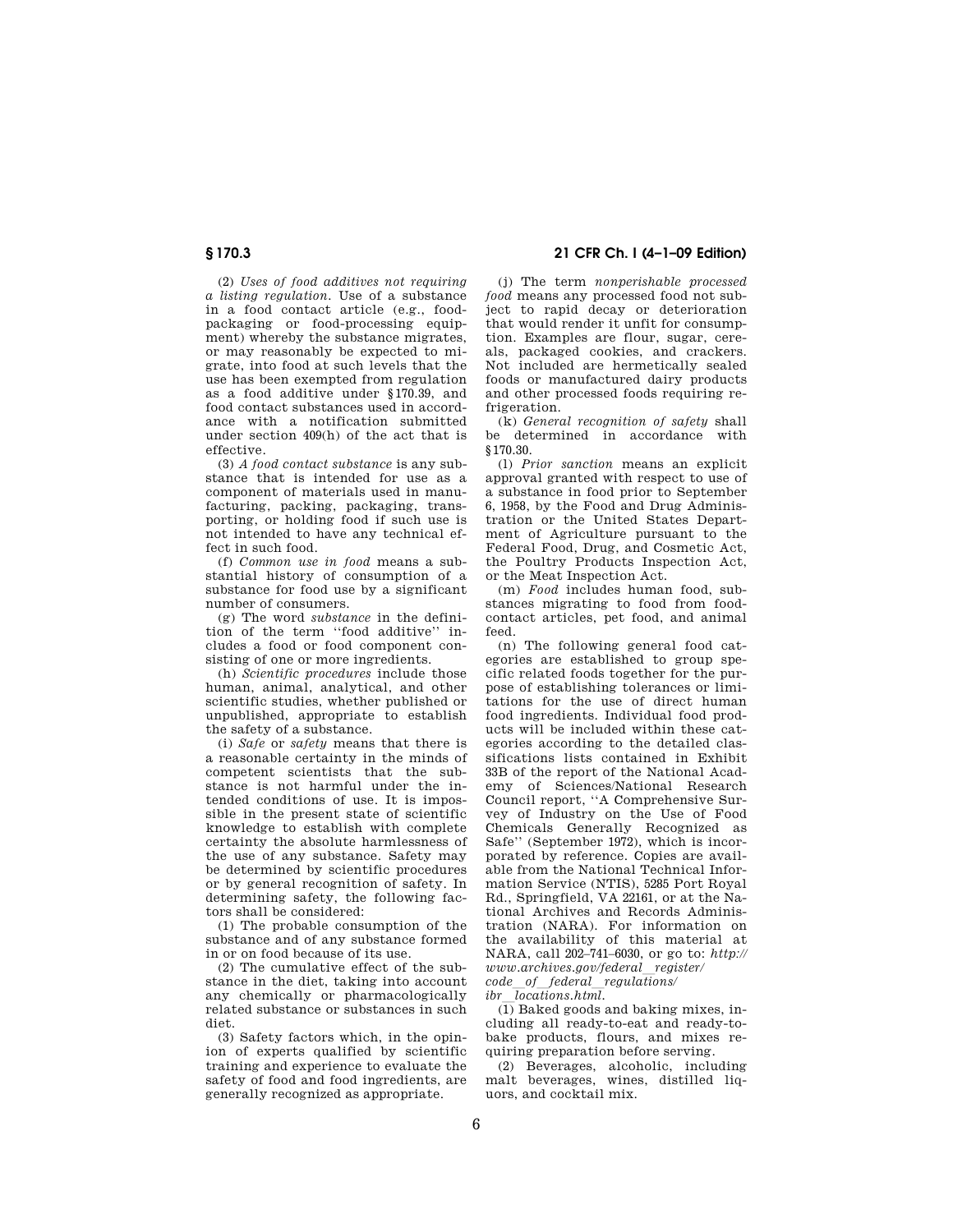# **Food and Drug Administration, HHS § 170.3**

(3) Beverages and beverage bases, nonalcoholic, including only special or spiced teas, soft drinks, coffee substitutes, and fruit and vegetable flavored gelatin drinks.

(4) Breakfast cereals, including ready-to-eat and instant and regular hot cereals.

(5) Cheeses, including curd and whey cheeses, cream, natural, grating, processed, spread, dip, and miscellaneous cheeses.

(6) Chewing gum, including all forms.

(7) Coffee and tea, including regular, decaffeinated, and instant types.

(8) Condiments and relishes, including plain seasoning sauces and spreads, olives, pickles, and relishes, but not spices or herbs.

(9) Confections and frostings, including candy and flavored frostings, marshmallows, baking chocolate, and brown, lump, rock, maple, powdered, and raw sugars.

(10) Dairy product analogs, including nondairy milk, frozen or liquid creamers, coffee whiteners, toppings, and other nondairy products.

(11) Egg products, including liquid, frozen, or dried eggs, and egg dishes made therefrom, i.e., egg roll, egg foo young, egg salad, and frozen multicourse egg meals, but not fresh eggs.

(12) Fats and oils, including margarine, dressings for salads, butter, salad oils, shortenings and cooking oils.

(13) Fish products, including all prepared main dishes, salads, appetizers, frozen multicourse meals, and spreads containing fish, shellfish, and other aquatic animals, but not fresh fish.

(14) Fresh eggs, including cooked eggs and egg dishes made only from fresh shell eggs.

(15) Fresh fish, including only fresh and frozen fish, shellfish, and other aquatic animals.

(16) Fresh fruits and fruit juices, including only raw fruits, citrus, melons, and berries, and home-prepared ''ades'' and punches made therefrom.

(17) Fresh meats, including only fresh or home-frozen beef or veal, pork, lamb or mutton and home-prepared fresh meat-containing dishes, salads, appetizers, or sandwich spreads made therefrom.

(18) Fresh poultry, including only fresh or home-frozen poultry and game birds and home-prepared fresh poultrycontaining dishes, salads, appetizers, or sandwich spreads made therefrom.

(19) Fresh vegetables, tomatoes, and potatoes, including only fresh and home-prepared vegetables.

(20) Frozen dairy desserts and mixes, including ice cream, ice milks, sherbets, and other frozen dairy desserts and specialties.

(21) Fruit and water ices, including all frozen fruit and water ices.

(22) Gelatins, puddings, and fillings, including flavored gelatin desserts, puddings, custards, parfaits, pie fillings, and gelatin base salads.

(23) Grain products and pastas, including macaroni and noodle products, rice dishes, and frozen multicourse meals, without meat or vegetables.

(24) Gravies and sauces, including all meat sauces and gravies, and tomato, milk, buttery, and specialty sauces.

(25) Hard candy and cough drops, including all hard type candies.

(26) Herbs, seeds, spices, seasonings, blends, extracts, and flavorings, including all natural and artificial spices, blends, and flavors.

(27) Jams and jellies, home-prepared, including only home-prepared jams, jellies, fruit butters, preserves, and sweet spreads.

(28) Jams and jellies, commercial, including only commercially processed jams, jellies, fruit butters, preserves, and sweet spreads.

(29) Meat products, including all meats and meat containing dishes, salads, appetizers, frozen multicourse meat meals, and sandwich ingredients prepared by commercial processing or using commercially processed meats with home preparation.

(30) Milk, whole and skim, including only whole, lowfat, and skim fluid milks.

(31) Milk products, including flavored milks and milk drinks, dry milks, toppings, snack dips, spreads, weight control milk beverages, and other milk origin products.

(32) Nuts and nut products, including whole or shelled tree nuts, peanuts, coconut, and nut and peanut spreads.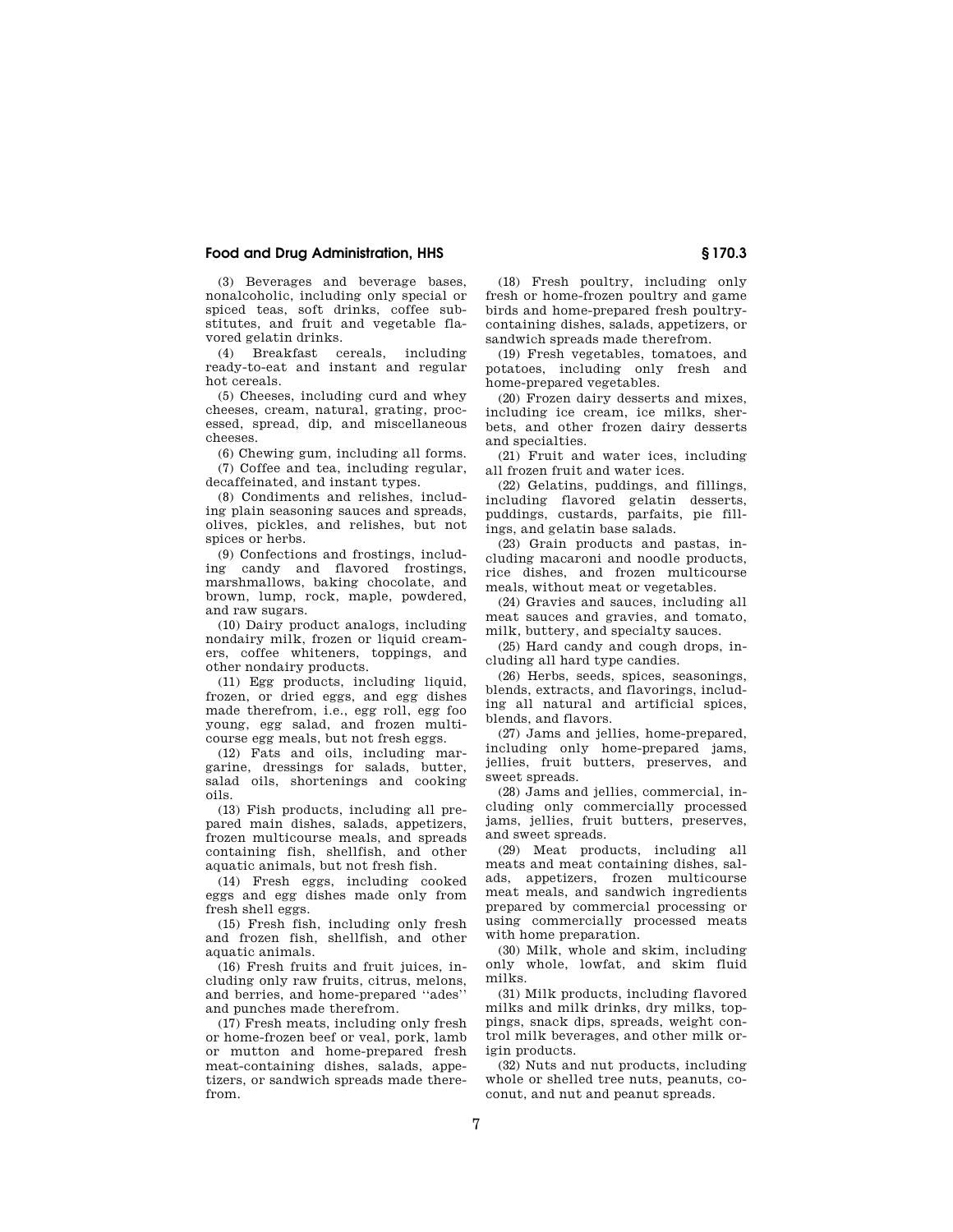(33) Plant protein products, including the National Academy of Sciences/National Research Council ''reconstituted vegetable protein'' category, and meat, poultry, and fish substitutes, analogs, and extender products made from plant proteins.

(34) Poultry products, including all poultry and poultry-containing dishes, salads, appetizers, frozen multicourse poultry meals, and sandwich ingredients prepared by commercial processing or using commercially processed poultry with home preparation.

(35) Processed fruits and fruit juices, including all commercially processed fruits, citrus, berries, and mixtures; salads, juices and juice punches, concentrates, dilutions, ''ades'', and drink substitutes made therefrom.

(36) Processed vegetables and vegetable juices, including all commercially processed vegetables, vegetable dishes, frozen multicourse vegetable meals, and vegetable juices and blends.

(37) Snack foods, including chips, pretzels, and other novelty snacks.

(38) Soft candy, including candy bars, chocolates, fudge, mints, and other chewy or nougat candies.

(39) Soups, home-prepared, including meat, fish, poultry, vegetable, and combination home-prepared soups.

(40) Soups and soup mixes, including commercially prepared meat, fish, poultry, vegetable, and combination soups and soup mixes.

(41) Sugar, white, granulated, including only white granulated sugar.

(42) Sugar substitutes, including granulated, liquid, and tablet sugar substitutes.

(43) Sweet sauces, toppings, and syrups, including chocolate, berry, fruit, corn syrup, and maple sweet sauces and toppings

(o) The following terms describe the physical or technical functional effects for which direct human food ingredients may be added to foods. They are adopted from the National Academy of Sciences/National Research Council national survey of food industries, reported to the Food and Drug Administration under the contract title ''A Comprehensive Survey of Industry on the Use of Food Chemicals Generally Recognized as Safe'' (September 1972), which is incorporated by reference.

**§ 170.3 21 CFR Ch. I (4–1–09 Edition)** 

Copies are available from the National Technical Information Service (NTIS), 5285 Port Royal Rd., Springfield, VA 22161, or at the National Archives and Records Administration (NARA). For information on the availability of this material at NARA, call 202–741–6030, or go to: *http://www.archives.gov/* 

*federal*l*register/ code*l*of*l*federal*l*regulations/* 

*ibr*l*locations.html.* 

(1) *Anticaking agents and free-flow agents*: Substances added to finely powdered or crystalline food products to prevent caking, lumping, or agglomeration.

(2) *Antimicrobial agents*: Substances used to preserve food by preventing growth of microorganisms and subsequent spoilage, including fungistats, mold and rope inhibitors, and the effects listed by the National Academy of Sciences/National Research Council under ''preservatives.''

(3) *Antioxidants*: Substances used to preserve food by retarding deterioration, rancidity, or discoloration due to oxidation.

(4) *Colors and coloring adjuncts*: Substances used to impart, preserve, or enhance the color or shading of a food, including color stabilizers, color fixatives, color-retention agents, etc.

(5) *Curing and pickling agents*: Substances imparting a unique flavor and/ or color to a food, usually producing an increase in shelf life stability.

(6) *Dough strengtheners*: Substances used to modify starch and gluten, thereby producing a more stable dough, including the applicable effects listed by the National Academy of Sciences/ National Research Council under ''dough conditioner.''

(7) *Drying agents*: Substances with moisture-absorbing ability, used to maintain an environment of low moisture.

(8) *Emulsifiers and emulsifier salts*: Substances which modify surface tension in the component phase of an emulsion to establish a uniform dispersion or emulsion.

(9) *Enzymes*: Enzymes used to improve food processing and the quality of the finished food.

(10) *Firming agents*: Substances added to precipitate residual pectin, thus strengthening the supporting tissue